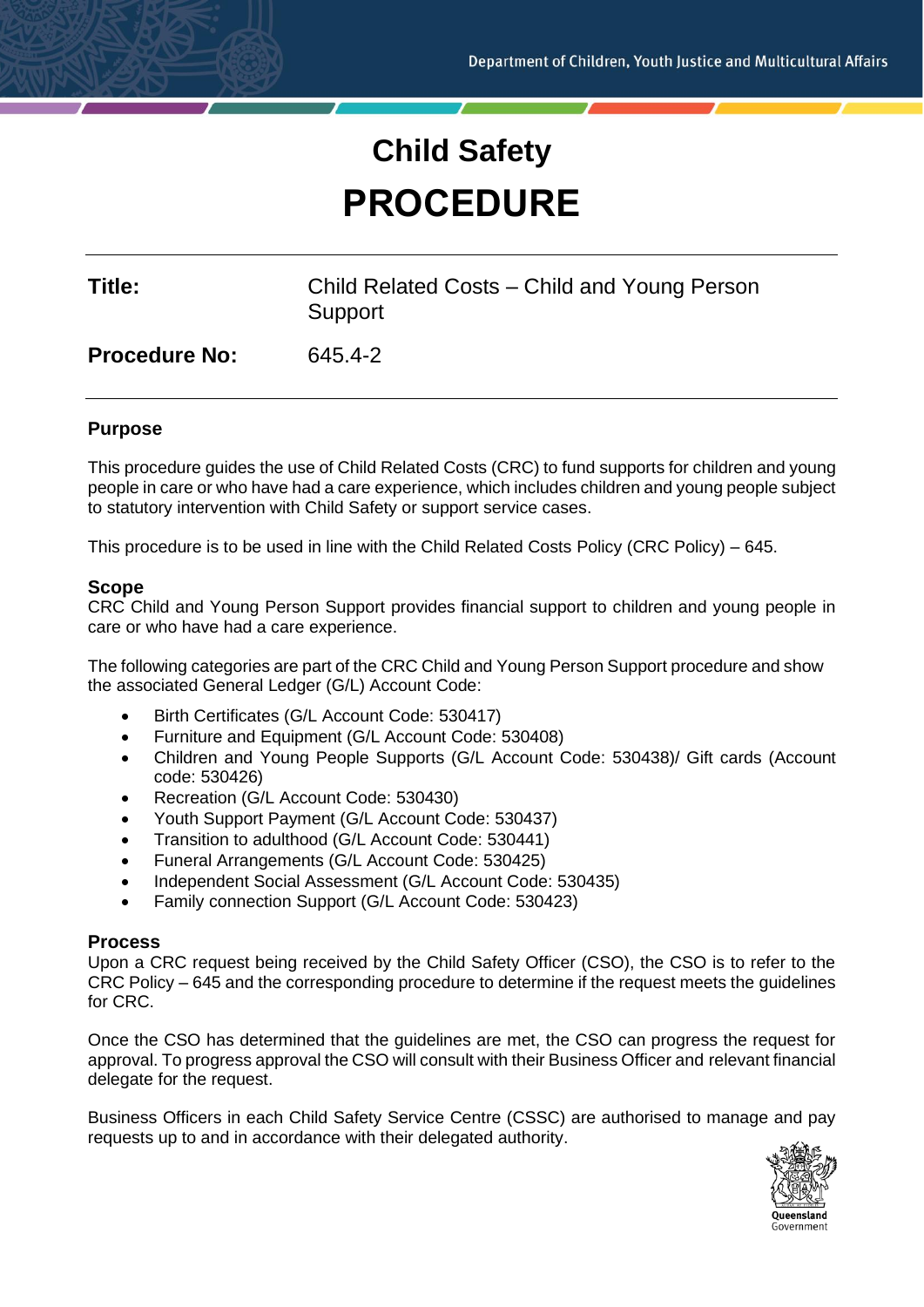The carer, child, young person or parent will be required to provide receipts for all reimbursement requests.

For requests for payment/reimbursement of \$100 or under, a CRC form is not required. Consultation between the Business Officer, CSO and Senior Team Leader is required to determine the outcome of the request. If the request is supported, the Business Officer will approve the request and process the reimbursement.

For requests for payments/reimbursements over \$100 a completed CRC form is required. Consultation between the CSO, Senior Team Leader and the financial delegate is required to determine the outcome of the request. If the request is supported, the financial delegate will approve the request and Business Services will process the reimbursement.

*A link to the financial delegations has been provided under Delegations at the end of this procedure.*

Child Safety Officers will:

- Consider the use of CRC as part of the case planning processes.
- Make sure carers are aware of how to request CRC for unplanned expenses as they arise.
- Make sure CRC support is consistent with the case plan and/or supportive of the care arrangement.

Business Officers will:

- Ensure the correct CRC G/L Account Code is used
- Ensure all transactions are substantiated, and necessary substantiating documentation (for example, invoices and receipts) is filed to ensure an audit trail.

Should the request not be supported, the CSO will inform the person making the request of the outcome including an explanation for the decision.

#### **Categories for child related costs carer support**

#### **Birth Certificates (G/L Account Code: 530417)**

This category is used for expenses incurred by Data Management Services (DMS) for the purchase of birth certificates on behalf of a CSSC. Each child or young person in care subject to a child protection order, will require at least two original birth certificates. One certificate is to be held on file and the other certificate is provided to the child or young person at their request or as part of their transition to adulthood plan.

Child Safety can provide a certified copy of a child or young person's birth certificate to their carer.

#### **Furniture and Equipment (G/L Account Code: 530408)**

This category is for costs relating to the purchase of furniture and/or other items to facilitate the care arrangement of a child or young person; or to provide in-home support to a child or young person residing at home. For example, a carer may require an additional bed to accommodate a sibling of a child or young person they are caring for.

Items purchased under this category may be approved as part of a case plan and/or placement agreement. Ownership of the items must be case noted in the child or young person's relevant ongoing intervention event in ICMS.

The CSO is to inform the carer that the items purchased belong to the child or young person. These items are to go with the child or young person should they change care arrangements.

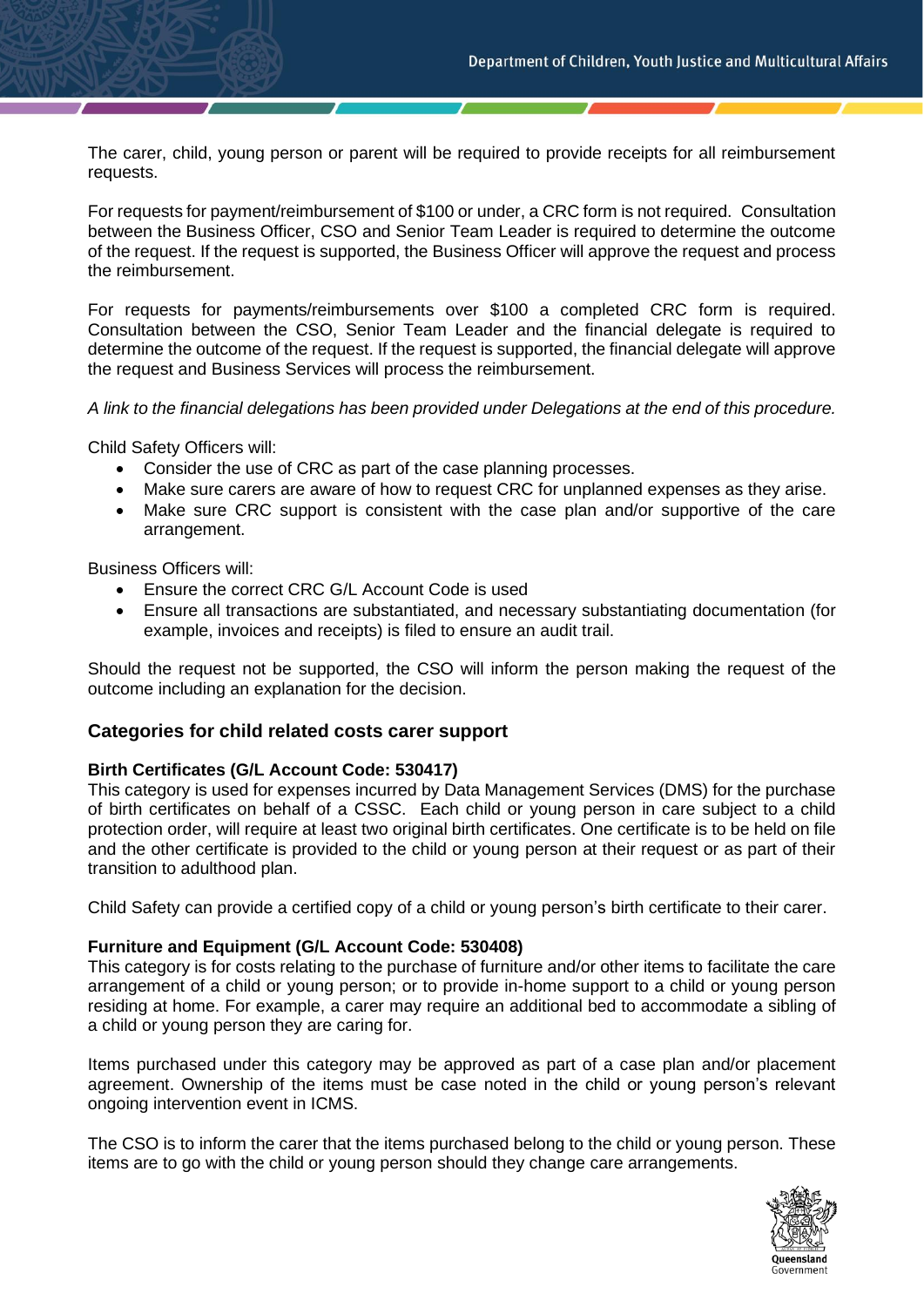# **Children and Young People Support (G/L Account Code: 530438)**

This category is for any additional in-home support costs for children and young people, independent living support costs for a young person residing at home or a young person living independently not in accordance with a transition to adulthood plan.

Expenditure under this category can include:

- support program expenses such as life skills, not medical or educational in nature
- expenses incurred by CSO's for meals and/or toiletries purchased for a child or young person
- emergency relief or accommodation support provided by Child Safety After Hours Service **Centre**
- a prepaid essential gift card used where a situation arises requiring the purchase of items by or on behalf of a child or young person. For example, the purchase of food, toiletries and clothing where:
	- o children and young people are placed in emergent accommodation; or
	- $\circ$  young people are living independently where they have not yet received a Centrelink allowance

Prior to purchasing a gift card, other methods of purchase must be considered, such as corporate card, purchase order or petty cash. The gift card must prohibit the purchase of alcohol or tobacco. The Woolworths Essential Card is the preferred type of prepaid gift card. Kmart, Coles and Target brand gift cards may also be purchased. Coles-Myer gift cards must not be purchased.

The Gift cards G/L Account Code: 530426 is to be used for the bulk purchase of gift cards. For further details, refer to the finance procedure 'Prepaid gift cards FME026.1' for guidance on the purchase, control and issue of prepaid gift cards.

Additional non-school related clothing for a child or young person can be provided in extraordinary or emergent circumstances under this account code and may include but not limited to:

- a child or young person arriving at, or returning to, a care arrangement with little or no clothing and/or belongings
- maternity clothing for a young woman in care who is pregnant
- a child or young person suffering from a medical condition causing extreme weight gain or weight loss
- loss of clothing *i.e.* theft
- a period of rapid growth
- a young person living independently who:
	- o has insufficient income to adequately outfit themselves
		- o is ineligible for the Youth Allowance *– young people living independently aged 15 and above should be accessing the Youth Allowance through Centrelink.*

This payment is based on the needs of the child or young person at the time and may be noted or included in a case plan and/or placement agreement. As a guide, payments should generally not exceed \$250.

# **Recreation (G/L Account Code: 530430)**

This category is for recreation costs for a child or young person who demonstrates an interest, talent and/or ability for a particular activity that should be encouraged as part of their development. For example district or state representation, coaching, music lessons or art classes.

This category can also be used for ongoing costs associated with recreational activities where the costs cannot be met by the high support needs allowance or complex support needs allowance.

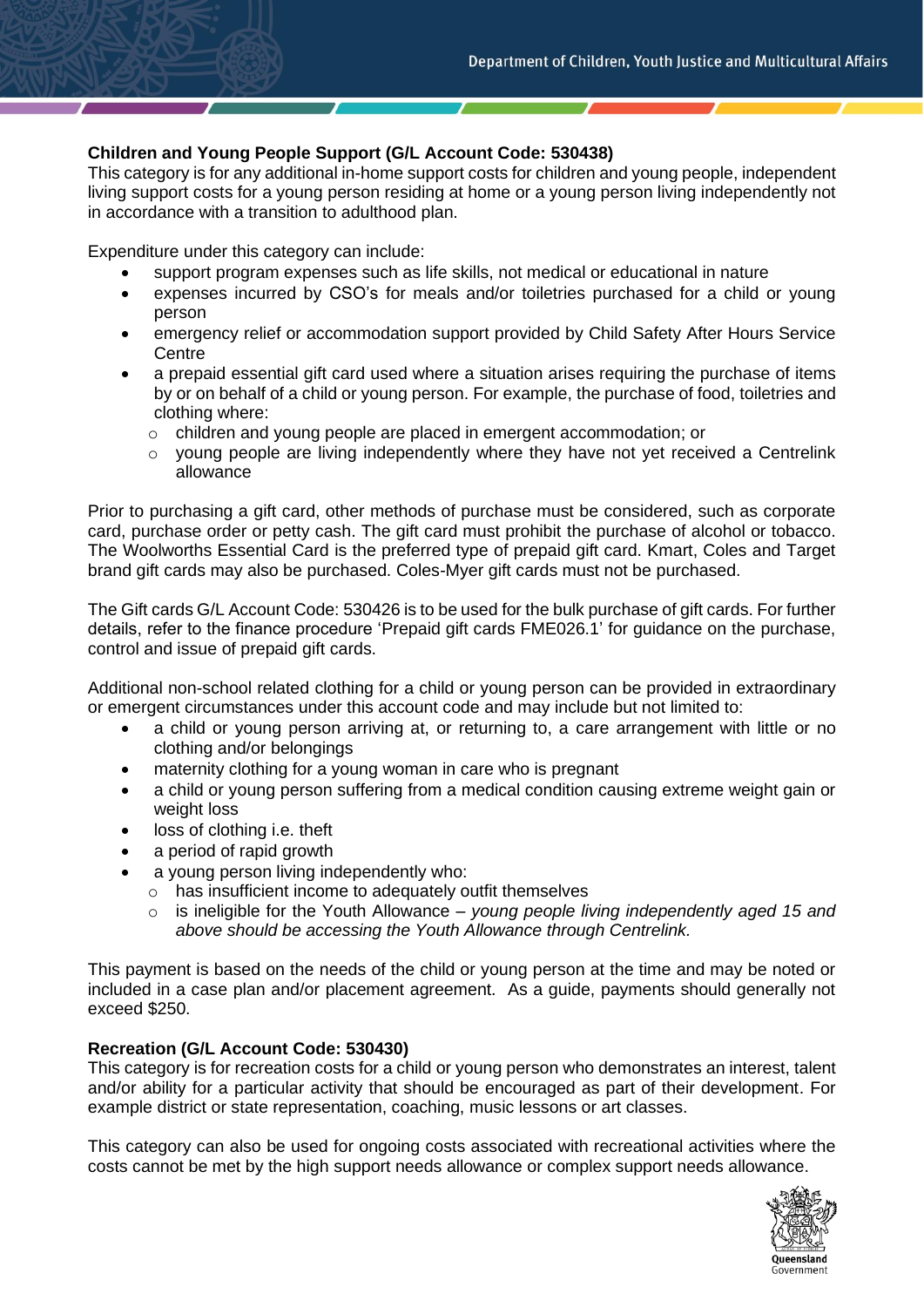Expenditure under this category can include:

- registration fees for an identified sport or hobby
- special sporting requirements or equipment
- entry fees to a significant or unique social event reflecting the child or young person's interest (for example, participating in a concert, conference, recreational camp, or a competition)
- advanced coaching or tuition to allow the child to develop higher levels of proficiency in an ongoing activity (for example, district or state representation, or entry in high level events)

#### **Youth Support Payment (G/L Account Code: 530437)**

This category is for provision of financial support to a young person in order to maintain an independent living arrangement and is the same rate/allowance as the independent rate providing by Youth Allowance.

The Youth Allowance must be applied for by the young person in the first instance. This account is only available for young people who are ineligible for the Youth Allowance.

To be eligible for payments under this category, a young person must be living independently and subject to statutory intervention under the *Child Protection Act 1999.*

#### **Transition to Adulthood (G/L Account Code: 530441)**

This category is for all Transition to Adulthood related expenditure. For expenditure under this category, a young person must be at least 15 years of age.

Transition to Adulthood Financial support is not an 'exit payment' upon leaving care. It allows a young person to receive the support and resources assessed through an approved plan.

The provision of Transition to Adulthood funding does not invalidate other eligible CRC funding options available to the young person or their carer. Transition to Adulthood funding can be accessed for the duration of the transition to adulthood plan (documented in the young person's case plan). A plan for using Transition to Adulthood funds can span several years and can continue for a specified period/defined purpose after a young person has exited care.

Expenditure under this category can include:

- independent living establishment expenses for a young person including white goods or assistance with a bond for a rental property
- life skills development including driving lessons, car maintenance, cooking classes, parenting classes, budgeting
- employment related activities

All expenditure is to be included in the young person's approved case plan.

Prior to purchasing white goods or other high value items such as a computer, quotes should be acquired. All efforts to obtain quotes should be documented. At times suppliers are not willing to provide a quote and, in these circumstances, the CSSC Manager can approve the purchase of goods without quotes.

Transition to Adulthood funding is not intended to provide compensation, or be a support fund, for people who have already left care, but for those who present to Child Safety requesting financial support and/or assistance.

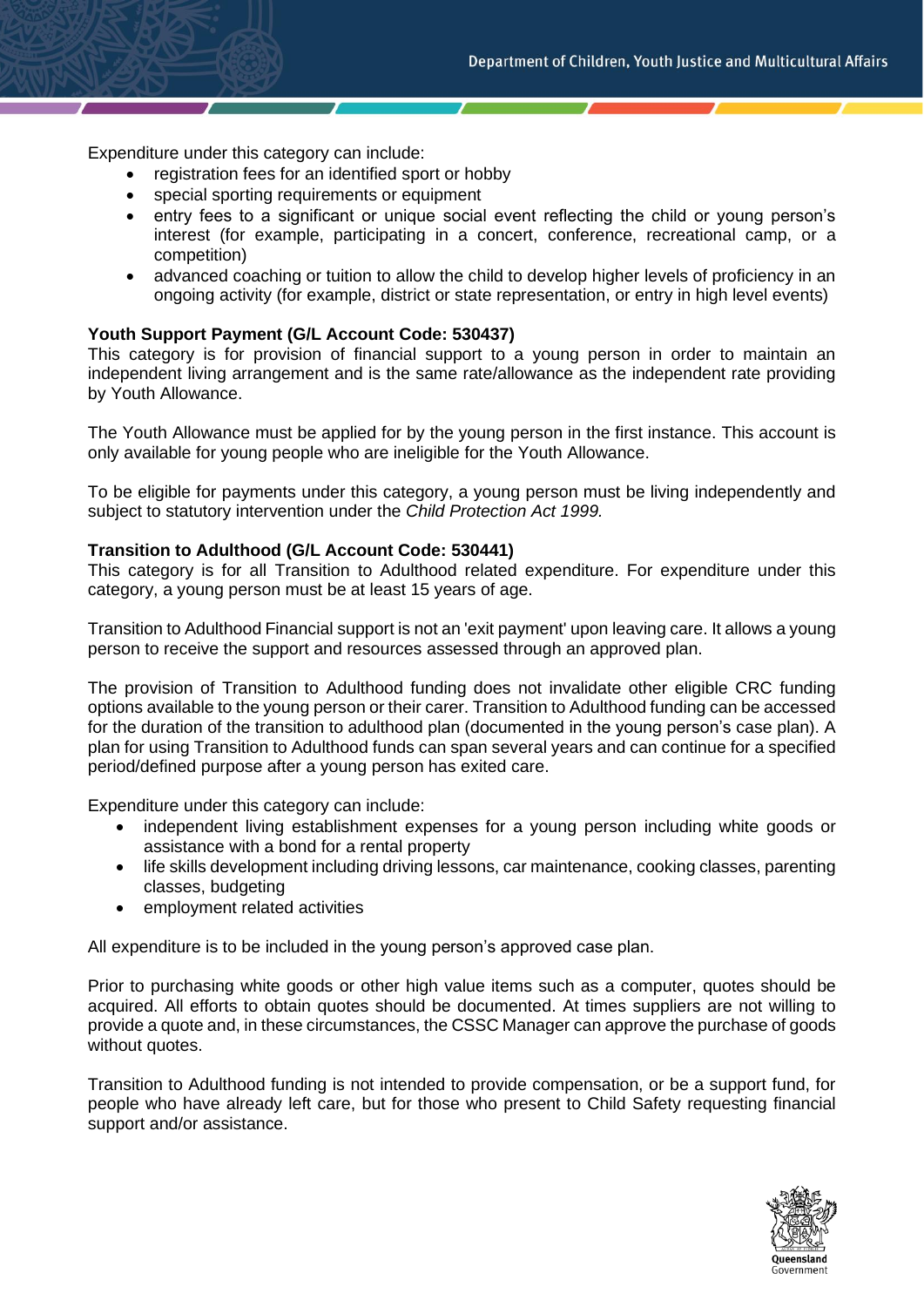All young people transitioning from their current care arrangement can access financial support provided through the Australian Government's Transition to Independent Living Allowance (TILA) program. Young people transitioning to adulthood are eligible for both Transition to Adulthood funding and TILA funding. Planning must ensure that the goods or services supplied through both these avenues are used to promote optimum outcomes for the young person.

# **Funeral Arrangements (G/L Account Code: 530425)**

This category is used for all costs associated with the funeral of a deceased child or young person, when at the time of death the child or young person was subject to:

- a signed assessment or child protection care agreement or
- an adoption care agreement or adoption consent or dispensation of consent or
- a children protection order granting custody or guardianship to the chief executive

Expenditure under this category can include:

- burial clothing
- funeral notices
- plaque
- flowers

Funeral arrangements are to be made in accordance with the wishes of the parent/s and the parent/s wishes take precedence. Where the child or young person has been placed with carer/s for a significant period of time, Child Safety officers should encourage the parent/s to involve the child or young person's carer/s and their family members in the funeral arrangements.

#### **Independent Social Assessment (G/L Account Code: 530435)**

This category is used for the payment or reimbursement of fees and service fees incurred by the CSSC associated with an external assessment or review of a child protection matter.

Expenditure under this category can include:

- independent review
- child death review
- family assessment report

# **Family Connection Support (G/L Account Code: 530423)**

Family Connection Support provides financial support for the child or young person's costs associated with family contact or cultural connection.

Expenditure under this category can include:

- cultural activities and events
- life diaries
- gifts (under circumstances where they are not covered in the fortnightly caring allowance)
- accommodation and associated costs
- external agency staff wages and costs
- family group meetings

#### *Gifts*

All birthday and Christmas gifts are covered in the fortnightly caring allowance as a normal everyday expense that any family would incur and carers are expected to budget accordingly.

However, Child Safety can approve expenditure under this category for gifts in the following circumstances:

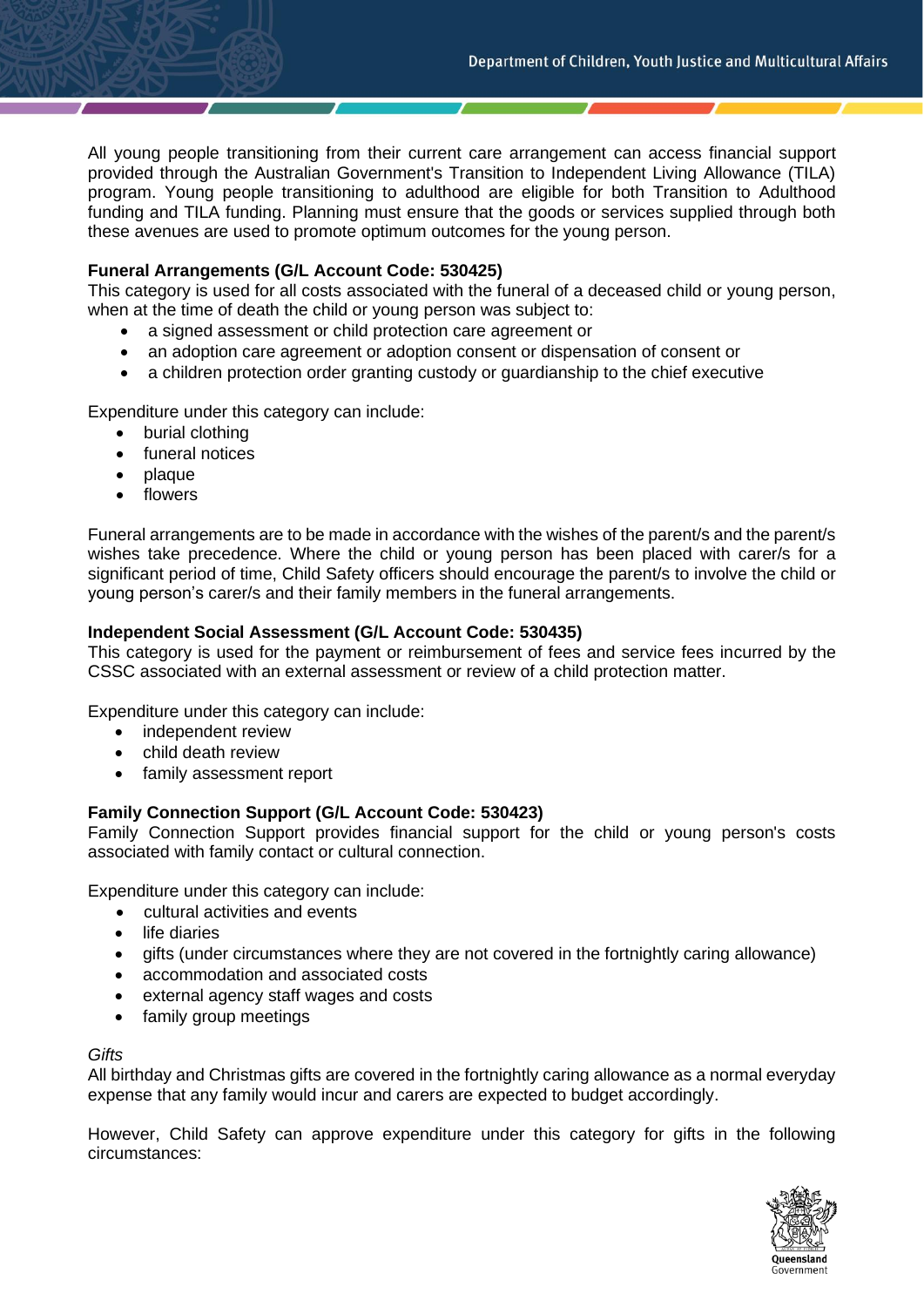- a child/young person or sibling group has been placed with a carer just before Christmas or other major holiday or life event and the carer has had no capacity to budget for gifts
- gifts for the child or young person's parents or siblings, who are either not in care or in a different care arrangement, giving consideration to the child or young person's age and age of the intended recipient of a gift.

#### *Accommodation and associated costs*

This category may also be used for support costs to facilitate family contact visits for both a child or young person's family or carer, such as accommodation and associated costs, where overnight stays or other supports are required.

The category must not be used for travel and transport costs. For travel and travel-related costs, refer to procedure "Child Related Costs – Travel".

Meals purchased by a carer for family contact are covered by the fortnightly caring allowance, as the carer would be providing meals for a child or young person in their care regardless of whether they were on a family contact visit or not. However, there may be occasions where additional support is required.

It is expected that a child or young person's family provide for their meals and those of the child or young person's for family contact visits. However, Child Safety can approve the use of child related costs for this purpose in cases of financial hardship.

#### *External agencies*

When family contact is supervised by an external agency, this category can be used to pay for the agency staff wages and associated costs including transport costs.

#### *Family Group Meetings*

This category is for costs relating to a family group meeting, excluding travel costs.

Expenditure under this category can include:

- catering
- resource materials
- venue hire

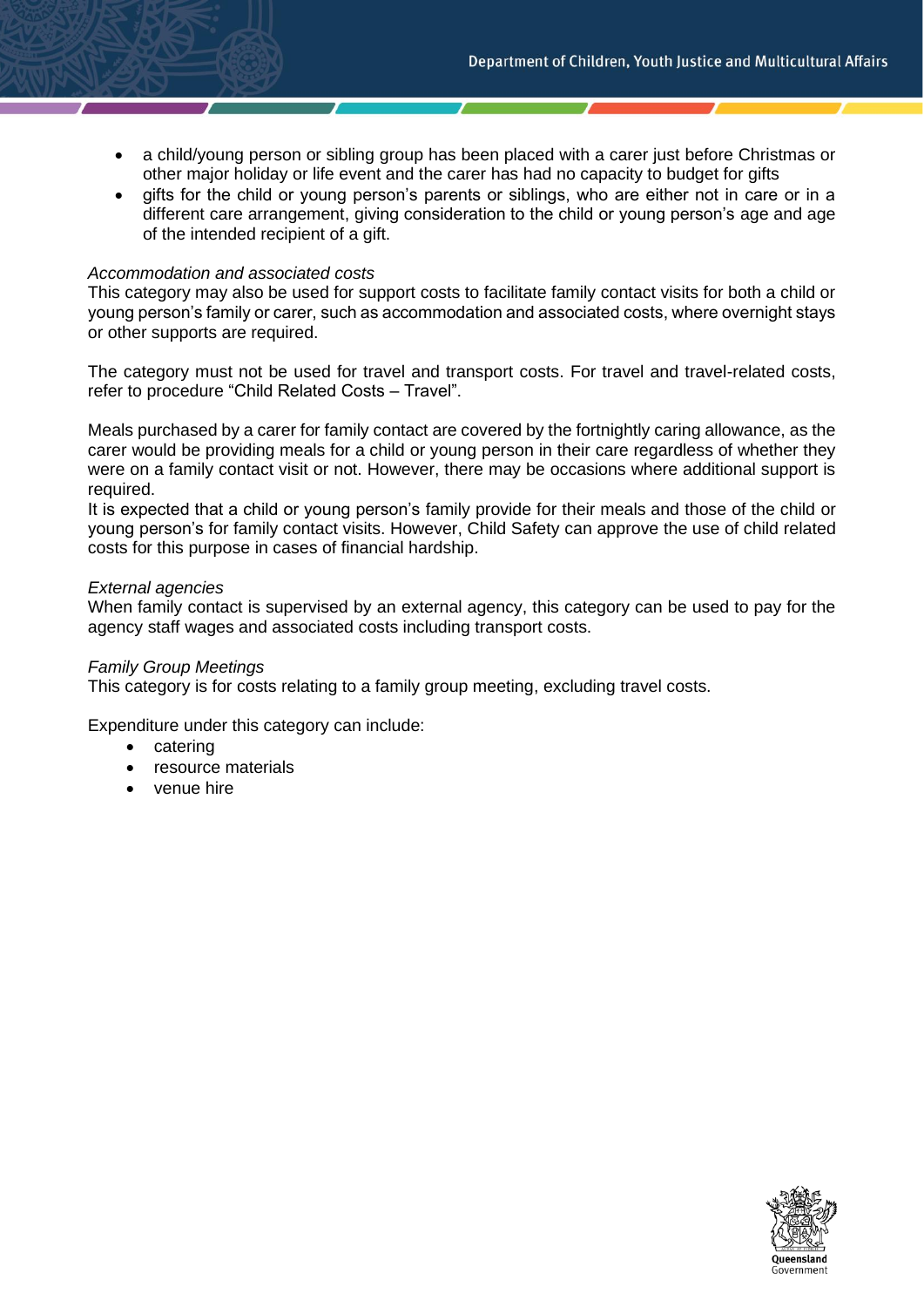# **Authority:**

*Child Protection Act 1999*

*Financial Accountability Act 2009*

# **Delegations:**

The use of CRC will be in accordance with departmental financial delegations and standards.

# [Financial Delegations](https://cyjmaintranet.root.internal/finance-procurement/financial-delegations)

| Records File No.:    | 12/306/142630-P1                     |
|----------------------|--------------------------------------|
| Date of approval:    | 24 June 2021                         |
| Date of operation:   | 24 June 2021                         |
| Date to be reviewed: | 24 June 2024                         |
| Office:              | Investment and Commissioning         |
| <b>Help Contact:</b> | <b>Family Based Care and Support</b> |

# **Links**

*Related Policy*

# CRC – 645

Case Planning (263)

Early Childhood Education and Care Participation Minimum Gap Payment Policy – CPADC 640-2

*Related Procedures*

CRC – Health and Wellbeing Support 645.1

CRC – Travel Support 645.3

CRC – Education and Child Care Support 645.2

CRC – Carer Support 645.5

Child Safety Practice Manual